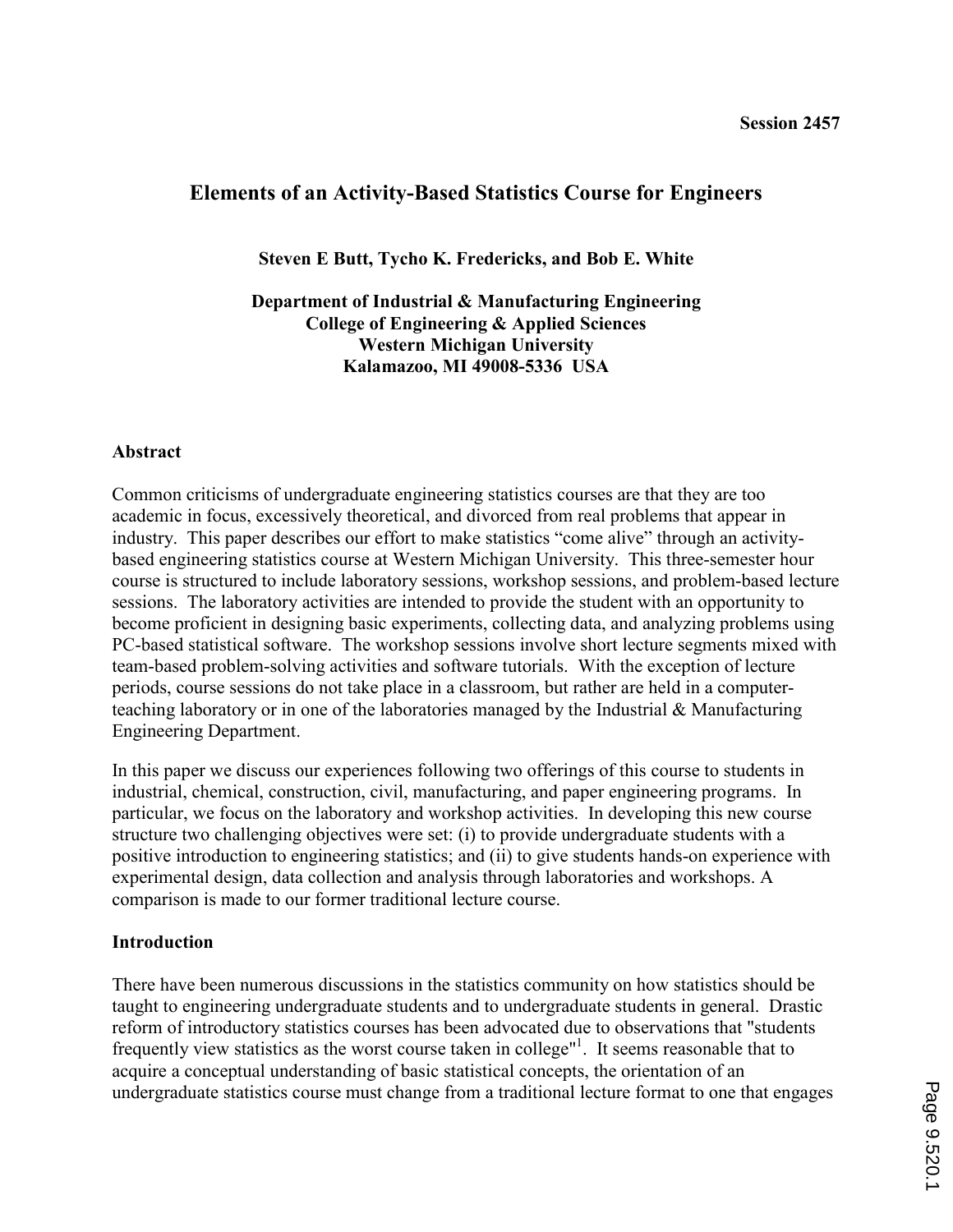students in active learning through "hands-on" activities. Bradstreet<sup>2</sup> writes that, "Learning is situated in activity. Students who use the tools of their education actively rather than just acquire them build an increasingly rich implicit understanding of the world in which they use the tools and of the tools themselves."

Cobb<sup>3</sup> presents a summary of 12 NSF grants concerned with the topic of the improvement of the teaching of undergraduate statistics. A majority of these projects include components of active learning that allow students to supplement what they have heard and read. Other projects which focus on statistics education and which include activity-based learning are found in Barton and Nowack<sup>4</sup>, Smith<sup>5</sup>, Gnanadesikan, et al.<sup>6</sup>, Romero, et al.<sup>7</sup>, Petruccelli<sup>8</sup>, Alloway<sup>9</sup>, and Bisgaard<sup>10</sup>. Recommendations for reforming statistics education also include the use of cooperative-learning activities, as a form of active learning, to supplement or replace traditional lectures. Garfield<sup>11</sup> discusses the details for implementing cooperative-learning strategies, and reports that researchers have had success in using cooperative practices in introductory statistics courses (see also: Dietz<sup>12</sup>; Keeler and Steinhorst<sup>13</sup>).

# Course Objectives

This paper describes an ongoing project at Western Michigan University (WMU) which has the overriding goal of making statistics "come alive" in an undergraduate engineering statistics course. Based upon the success stories reported in the literature, several faculty members from the Department of Industrial and Manufacturing Engineering (IME) felt that there was a need and opportunity to change the traditional lecture approach of the department's undergraduate engineering statistics course to a more dynamic style that includes relevant and interesting material. At the same time, however, the course content needed to comply with the guidelines set forth in the Accreditation Board for Engineering and Technology (ABET) general accreditation criteria for engineering programs $14$  and the additional engineering discipline requirements of the WMU programs which use this course to meet core probability and statistics requirements.

From the introduction of the industrial engineering program at WMU in the 1970's, the structure of the undergraduate engineering statistics course had consisted of three one-hour lectures per week. In its new form, the course now includes two one-hour lectures and one three-hour laboratory (or workshop activity) per week. This engineering statistics course (IME 261) is offered with the primary focus on industrial engineering; however, students from other engineering programs do take this course to fulfill their respective program requirements for probability and statistics. IME 261 is currently utilized by the following programs at WMU: industrial engineering, construction engineering, civil engineering, manufacturing engineering, paper engineering, and chemical engineering. Typically, the depth and breadth of the probability and statistics requirement for accredited industrial engineering programs are greater than what can be covered in a one-semester course. Most undergraduate industrial engineering programs include two to four semester courses covering topics in probability, statistics, design of experiments, and quality control. WMU's Industrial Engineering Program follows a threecourse sequence. Therefore, IME 261 must contain the appropriate content to meet the requirements for engineering disciplines other than industrial engineering, and also serve as the first of three courses in the core of the industrial engineering program. In addition to these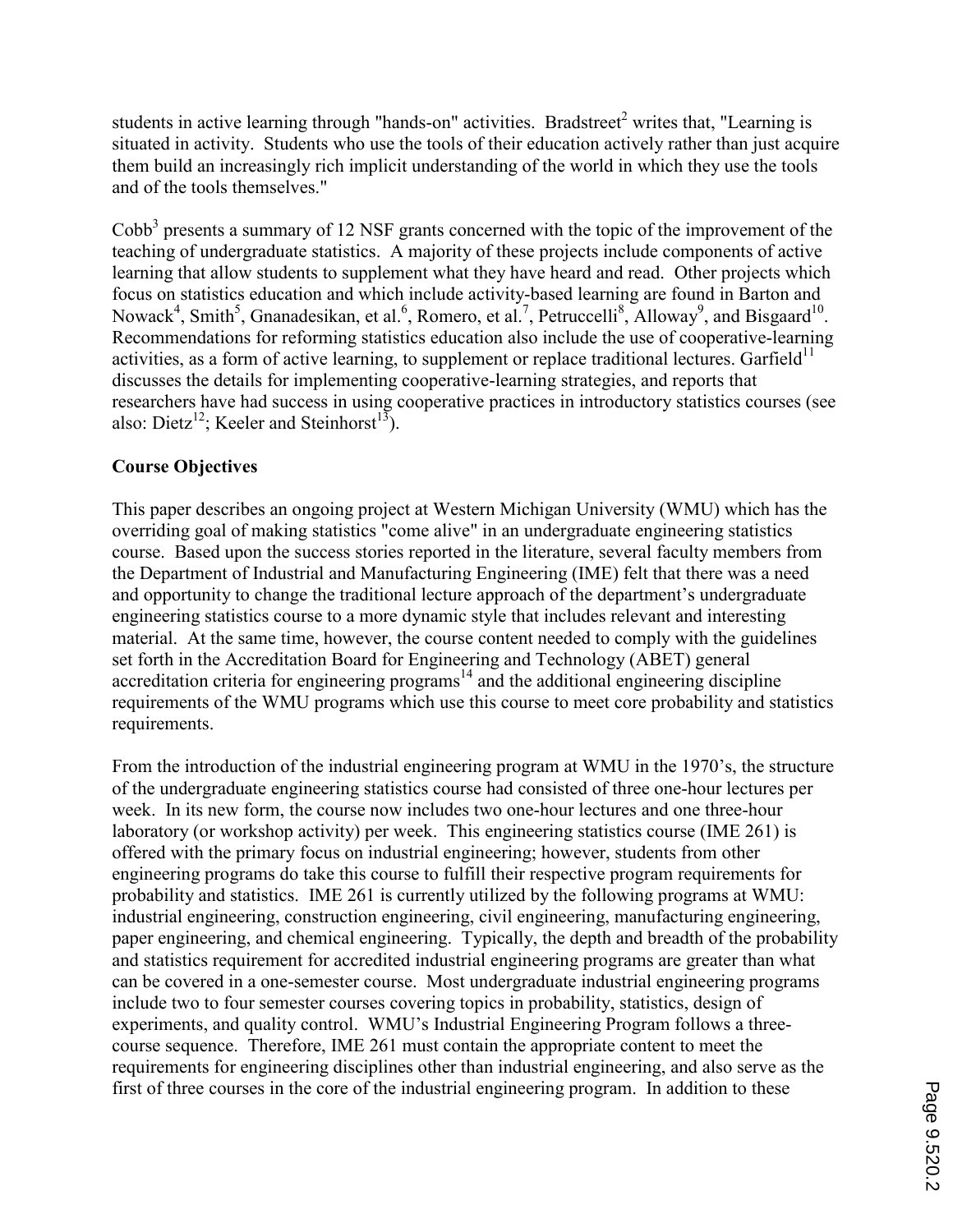requirements, IME 261 must prepare students for topics covered in operations research, work measurement, ergonomics, simulation, operations control, and engineering design courses to which IME 261 is a co-requisite or a prerequisite.

In preparation to redesign IME 261, we set the following two challenging objectives:

- 1) Provide undergraduate students with a positive introduction to engineering statistics.
- 2) Give students hands-on experience with experimental design, data collection, and statistical analysis.

# Course Content and Structure

Course topics have been chosen predominantly based on the topic list suggested in "A Core in Statistics for Engineering Students" proposed by  $Hogg<sup>15</sup>$ . The content of Hogg's course was developed for 45 lecture hours (3 hours a week for 15 weeks), including periods for tests and review. The syllabus for this course resulted from the collaboration of a subgroup of attendees at the Quality Engineering Workshop held in 1993, directed by John S. Ramberg and sponsored by NSF and the University of Arizona. The course structure has been adapted from a course that is taught at Penn State University, *Process Quality Management*, as described in the paper by Barton and Nowack<sup>4</sup>.

Workshops occur in a computer-teaching laboratory during the same three-hour time block as the laboratories (on the weeks when laboratory sessions are not held) and are limited to approximately 24 students. The workshop topics are presented in very short lecture segments mixed with problem-solving activities. Student teams are required to complete and hand-in a worksheet for each workshop that is in turn assessed and returned with comments. An example of a workshop session is described below:

Hypothesis Testing I: The initial hypothesis testing workshop demonstrates the meaning of Type I and Type II errors through the simulation and evaluation of a scenario in which shipments are sampled and tested to see if they will be accepted or returned to the vendor. True population parameters are revealed following testing at which time students evaluate the appropriateness of their test findings. The remainder of this workshop is used to practice implementing and interpreting the results of various single population hypothesis testing procedures, both manually and via software.

The laboratory sessions are limited to approximately 24 students and last a maximum of three hours. They are intended to provide the opportunity for students to become proficient in solving real-world problems using PC-based statistical analysis. All activities take place in teams. During the labs, students must choose a data collection procedure, collect and analyze data, and make appropriate recommendations. During each laboratory session, each team is required to submit a one-page report on the tasks completed and recommendations made based on their experimentation and analysis. The location of the laboratories is dependent upon the laboratory activity. An example of a laboratory session is discussed on the next page: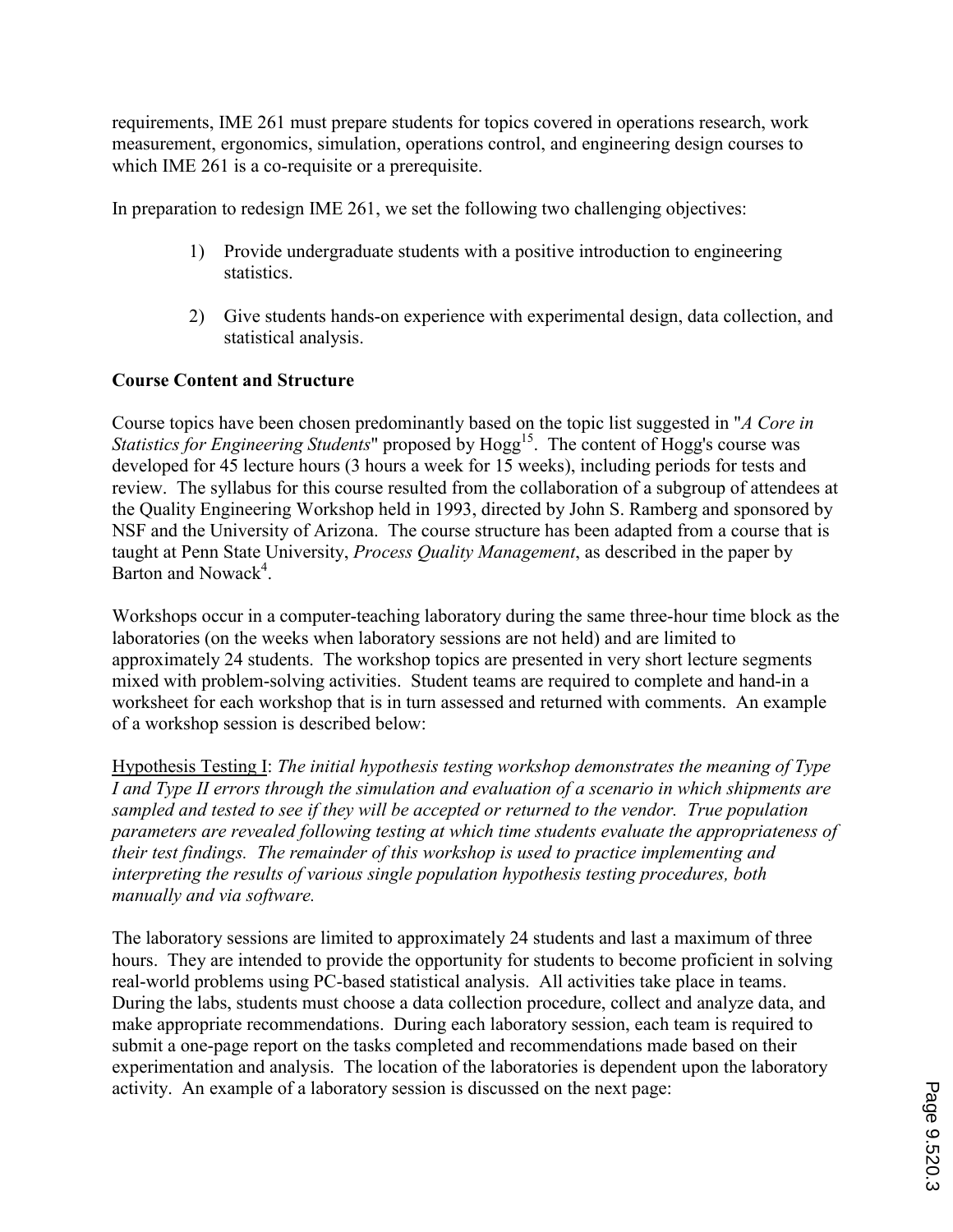Work Methods Design: The work methods laboratory demonstrates that the method of assembly can significantly influence the time required to assemble a product. Participants are required to collect time data on 6 different "employees" assembling identical products via three different methods. Upon completion of the data collection phase, student teams are to complete the appropriate analysis in order to answer one question: Which method should the company be using? The experiment is set up in such a manner that if the teams do not use the appropriate design of experiment an erroneous conclusion will be obtained.

At present, we have developed 6 workshop sessions and 6 laboratory sessions for this onesemester course. The laboratory (workshop) time period is also used to administer course tests during the semester. Workshop and laboratory titles and descriptions are as follows.

#### Workshop 1: Introduction to Minitab and Graphical Displays of Data.

For this workshop, data sets from sources such as the Space Shuttle Challenger are given to the students and others are randomly generated in Minitab. Since this workshop occurs during the first week of the semester the students are walked through many of the basic commands available in Minitab. This is followed by exercises in developing appropriate graphical summaries of data for continuous and categorical data sets.

#### Workshop 2: Probability Rules and Discrete Probability Distributions.

In this workshop, probability topics such as conditional probabilities and Bayes Theorem are motivated and illustrated through manual and computer simulations. Simulation is also used to illustrate the probability mass functions and cumulative probabilities distributions of the Binomial, Poisson, and Hypergeometric distributions.

#### Workshop 3: Normal Distribution and SPC (variable data).

Normal probability distribution calculations, the construction of Normal Probability Plots, the transformation of Log-Normal Data, and the illustration of percentile data are illustrated. Simulated data and data from a local industry are used to illustrate the concepts of variables data control charts, and their link to the Central Limit Theorem and Sampling Distributions.

## Workshop 4: Confidence Interval Estimation, Prediction Intervals, and Tolerance Intervals.

Students begin by collecting a sample and constructing a confidence interval and then the confidence intervals are collected and compared against the known population mean. This is done to illustrate the meaning of the confidence level. The lab then proceeds with students simulating data samples from known distributions to illustrate the effects of sample size, standard deviation, and confidence level on the width of the confidence interval. This includes looking at both symmetrical and skewed populations. Similar exercises on simulated data are used to illustrate the differences between confidence intervals, prediction intervals, and tolerance intervals.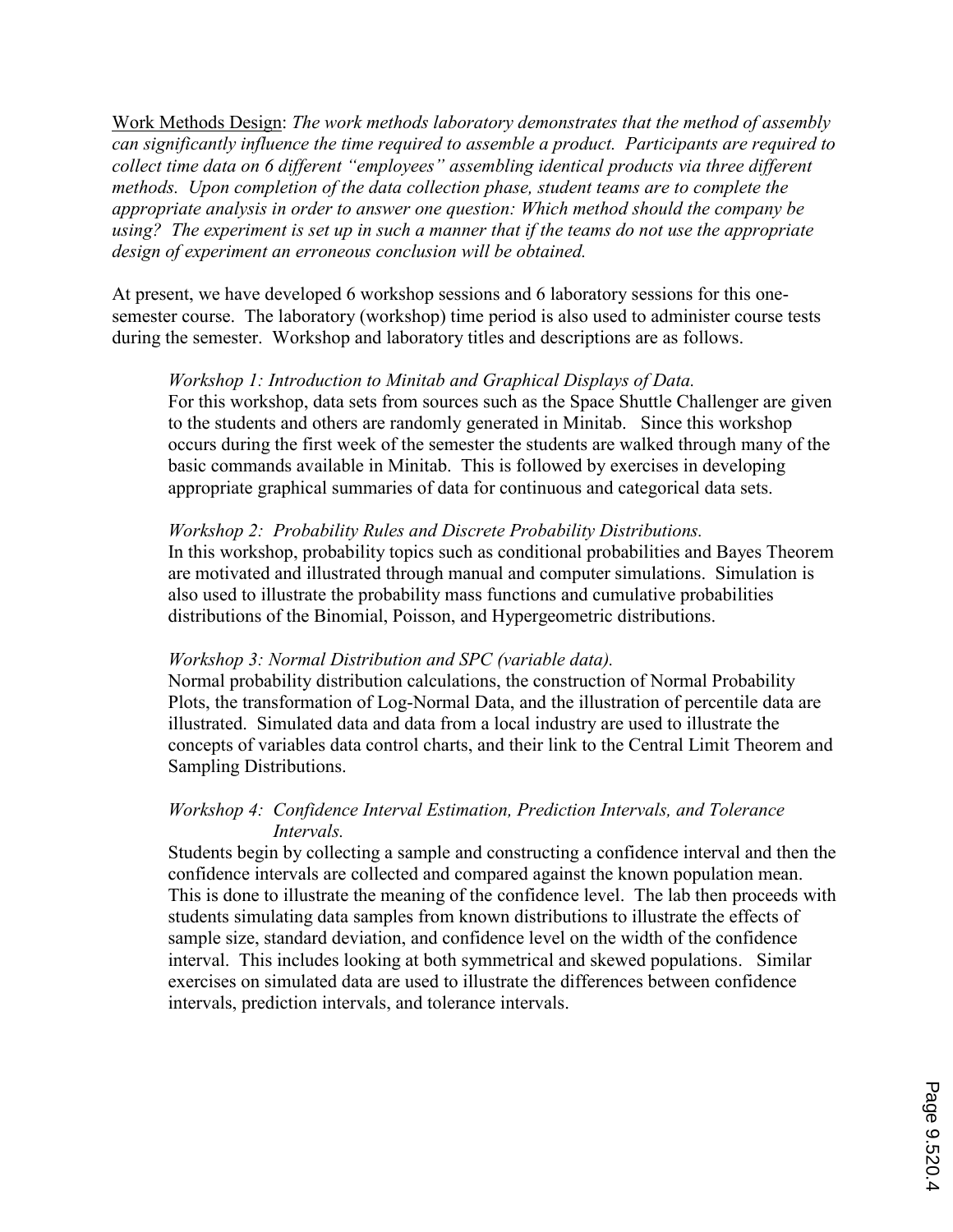# Workshop 5: Hypothesis Testing: Single Population Tests and Investigation of Type I/Type II errors.

This is the shipment evaluation activity previously described. In this workshop, the simulated shipments are generated in Microsoft Excel. In other laboratories and workshops simulation takes place directly within Minitab.

#### Workshop 6: Nonparametric Tests.

Exercises illustrating the implementation of the Sign Test, Wilcoxon Rank Sum Test, and the Kruskall-Wallis Test are completed. Comparisons of test results are made to parametric tests using data sets which are and are not appropriate for the implementation of the parametric tests.

# Laboratory 1: Descriptive Statistics and Their Use in the Comparison of Data from Different Populations.

This session introduces the use of descriptive statistics in conjunction with graphical summaries such as box plots, stem-and-leaf plots, and quantile plots, as initial tools for describing and comparing data sets. Sample data from various populations are collected and analyzed. Data collection includes items such as anthropometric measurements (which can be compared by gender or against published population data) and the identification of various types of defects in a sample of machined parts (which allows students to consider categorical data). After collecting and summarizing data, students are asked to make inferences about the populations from which the data was collected.

## Laboratory 2: Sampling Distributions, the Central Limit Theorem and the Law of Large Numbers.

Sampling distributions for the *sample mean* and *sample proportion* are illustrated through samples collected by the students. The laboratory starts with an exercise in which a population consisting of four numbers is used to illustrate that the expected value of the sample mean is equal to the population mean through the collection of all feasible samples from this population of size  $n = 1, 2, 3$ , and 4. Two other experiments take place during this lab, one illustrating the sampling distributions of the sample mean and one illustrating the sampling distribution of the sample proportion. In both cases, the effect of sample size on the sampling distribution is illustrated and the implications of the Central Limit Theorem and the Law or Large Numbers are discussed.

Laboratory 3: Hypothesis Testing: Two Independent Samples and Paired Sample Test. In this laboratory each student team is given a unique situation to evaluate. Because the situation for each team is unique, each team must determine an appropriate hypothesis to test, devise an appropriate data collection scheme, collect an appropriate sized sample, analyze the collected data, and finally, make appropriate inferences based on their findings. Examples of proposed situations include comparing air pressure gauges (analog and digital) to determine if they yield the same average psi readings and determining if two manufacturing processes yield the same proportion of defective parts.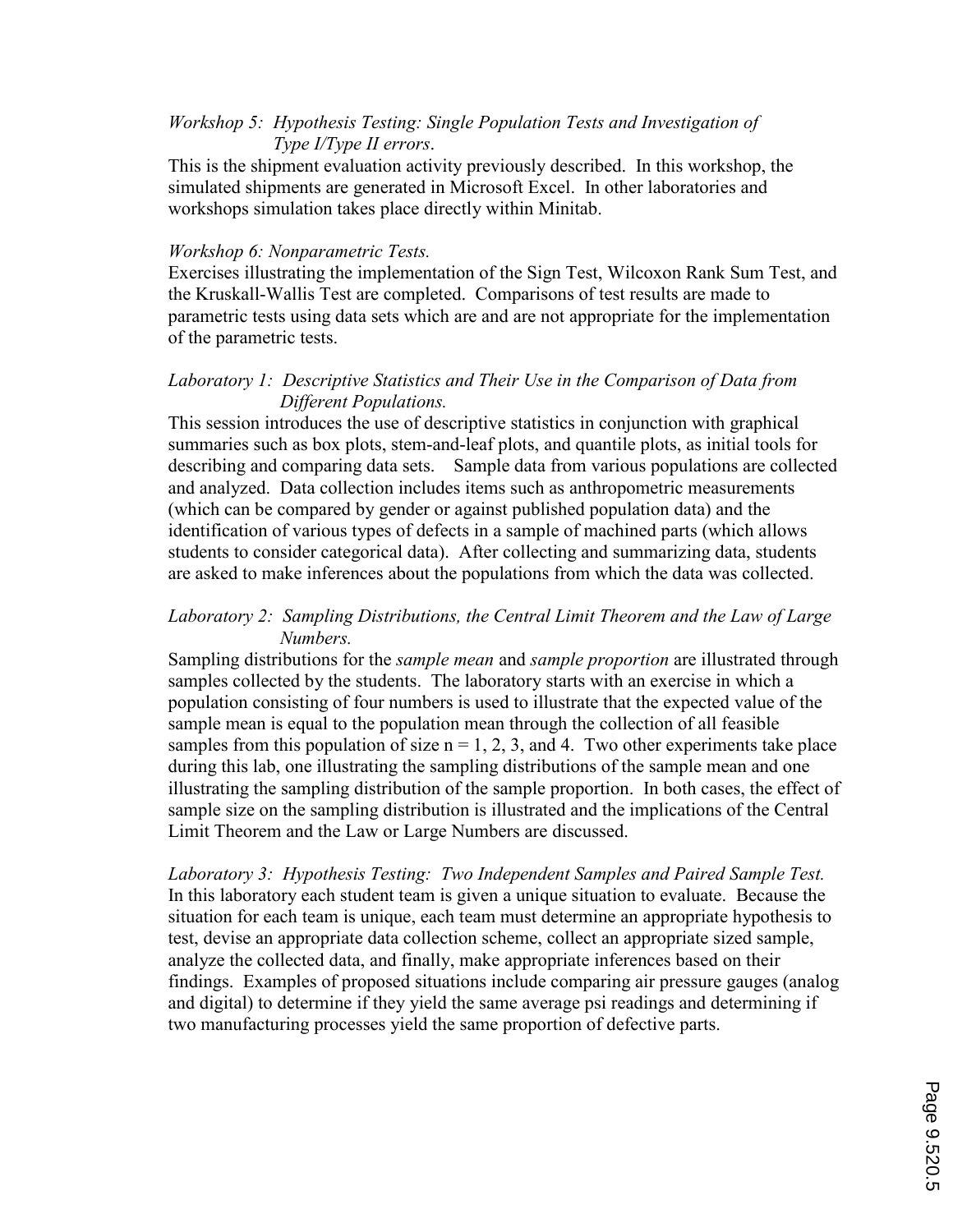## Laboratory 4: Single-Factor Analysis of Variance: Randomized Design and Blocking Designs.

Recall, this activity is based on the previously described assembly task. The experiment is setup in such a manner that if the student does not block in the analysis an erroneous conclusion is obtained.

## Laboratory 5: Design of Experiments: Factorial Experiments.

Similar to Laboratory 3, various 2 and 3 factor problems are assigned to teams. Because the situation for each team is unique, each team must determine an appropriate hypothesis to test, devise an appropriate data collection scheme, collect appropriate sized samples, analyze the collected data, and finally, make appropriate inferences based on their findings.

## Laboratory 6: Simple Linear Regression and an Introduction to Multiple Linear Regression.

To introduce the use of Minitab to construct regression equations and the corresponding statistical analysis, students devise and implement a data collection protocol to collect travel distance of rubber bands of different widths (same launch device used for all experimentation). A prediction equation and subsequent validation runs are performed. The second part of the lab involves a multiple regression experiment. In this experiment various anthropometrical and physiological factors collected by the students are considered in the prediction of an optimal product design, which can be adapted to individual characteristics.

# Experiences with New Course Structure

In teaching statistics, it has been the authors' experience that students often get caught up in the tools and techniques of the course and never see how the topics relate to one another. Therefore, in developing the laboratory and workshop materials the goal was to show how the different elements of statistics fit together within the course, throughout the curriculum, and in the practice of engineering. By developing practical and realistic activities for the laboratories and workshops it was assumed that the students will gain the confidence to apply the statistical techniques learned in new and different situations.

This course was offered for the first time in its modified structure during the Fall 2002 Semester. The traditional lecture-based course was also offered during this time period to the same student population. Of the 68 students enrolled in this course, 25 students took part in the lab-based course stream and 43 students enrolled in the course stream with the traditional structure. The same instructor taught both course streams, including the supervision of laboratory and workshop activities. To assign grades, the evaluation instruments were two 75-minute tests, six short (unannounced) quizzes, and a final exam. The lecture-based stream of students also handed-in homework assignments, which counted for the same percentage of their grade as the laboratory and workshop assignments counted toward the students in the lab-based stream. The tests, quizzes, and final exam were the same for both streams of students. One open-ended question was also placed on the final exam which asked the students to describe how they would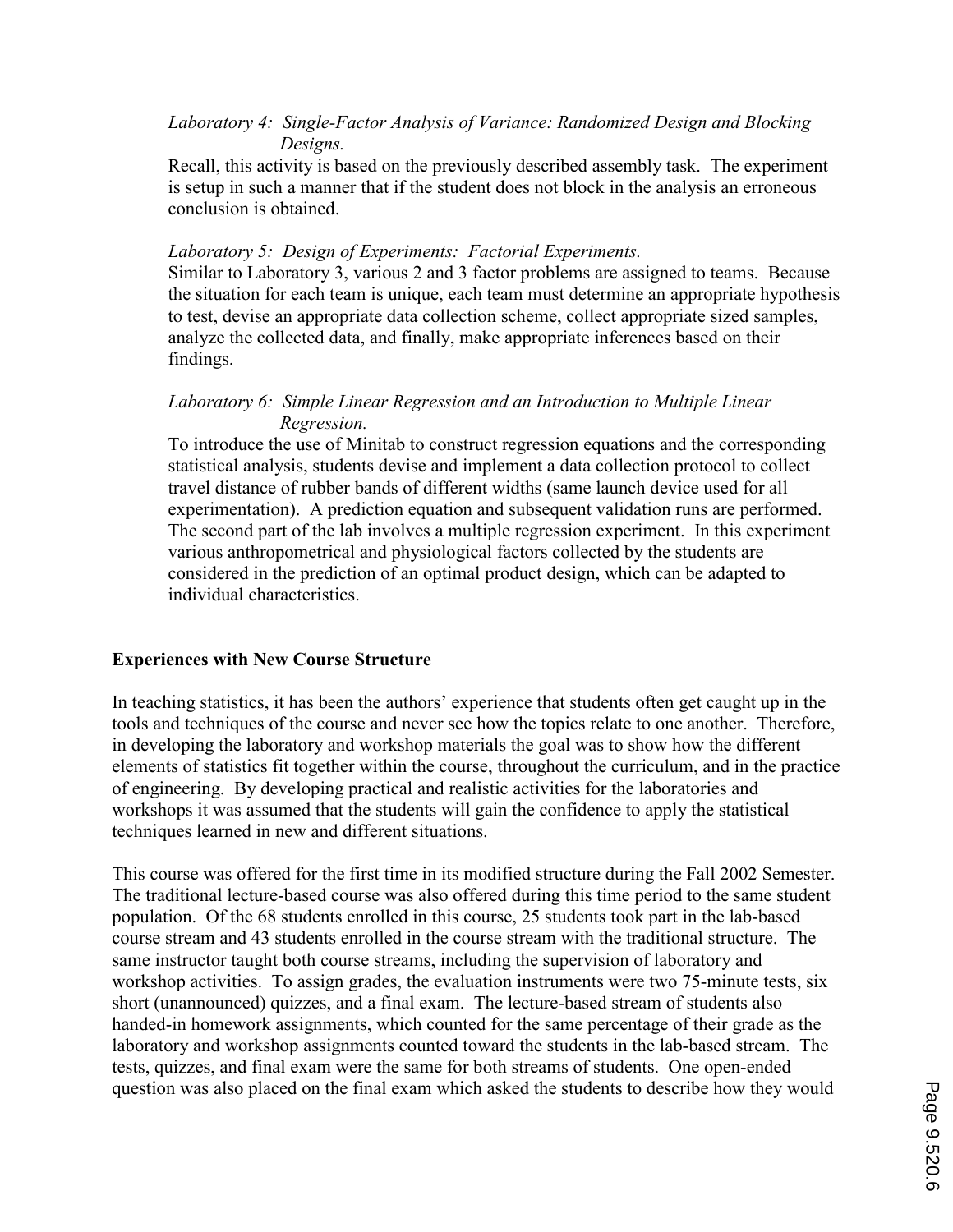carry out an experiment (from data collection to final recommendations) based on a given scenario. The second offering under the new course structure took place during the Fall 2003 semester. The Fall 2003 offering included two distinct lecture streams each with two laboratory sections. The lab-based course was the only structure offered during the Fall 2003 semester. The Fall 2002 final exam was again administered to the Fall 2003 students. For further comparison, two summer lecture-based sections, Summer 2002 and Summer 2003, used the same syllabus, evaluation instruments and final exam as the Fall 2002 lecture-based stream. Again, the same instructor taught both of these course sections. In total, for the four academic sessions, there were 87 students who took the lab-based course and 71 students that completed the lecture-based course. The following table (Table 1) is a brief summary of the two student populations based on student GPA's prior to taking IME 261.

|                               | <b>Student GPA</b>                  |
|-------------------------------|-------------------------------------|
| <b>Lecture-based Sections</b> | $mean = 2.8$                        |
| $(n = 71)$                    | median = $2.8$<br>std. dev. = $0.6$ |
|                               |                                     |
| <b>Lab-based Sections</b>     | $mean = 2.9$                        |
| $(n = 85)$                    | median = $2.9$                      |
|                               | std. dev. $= 0.6$                   |

Evidence gathered from students regarding the new course structure is positive. While not surprising, the most interesting finding to date is that a good student will perform well in almost any learning environment while the average student appears to be most positively affected by a more hands-on learning environment. This can be inferred from the fact that a higher percentage of students in the lab-based sections for certain GPA ranges earned grades higher than their respective GPA than did students in the lecture-based sections. This was most evident in the 2.0 to 2.5 GPA group (71% of lab students versus 55% of lecture students) and the 2.5 to 3.0 GPA group (70% of lab students versus 57% of lecture students). Furthermore, the lab-based students in these two GPA groups scored higher than the lecture-based students on the final examination's open-ended question. There was no significant difference in students with GPA's greater than 3.0 for the two groups. This information is summarized in Table 2 below.

Table 2: Percentage of Students Earning a Course Grade which was above their GPA

| <b>GPA Range</b><br>$(4.0 \text{ scale})$ | <b>Lab Sections</b><br>% of students<br>earning a grade<br>higher than their<br><b>GPA</b> | <b>Lecture Sections</b><br>% of students<br>earning a grade<br>higher than their<br><b>GPA</b> |
|-------------------------------------------|--------------------------------------------------------------------------------------------|------------------------------------------------------------------------------------------------|
| $3.0 - 3.5$                               | 61%                                                                                        | 62%                                                                                            |
| $2.5 - 3.0$                               | 70%                                                                                        | 57%                                                                                            |
| $2.0 - 2.5$                               | 71%                                                                                        | 55%                                                                                            |
| $1.5 - 2.0$                               | 33%                                                                                        | 33%                                                                                            |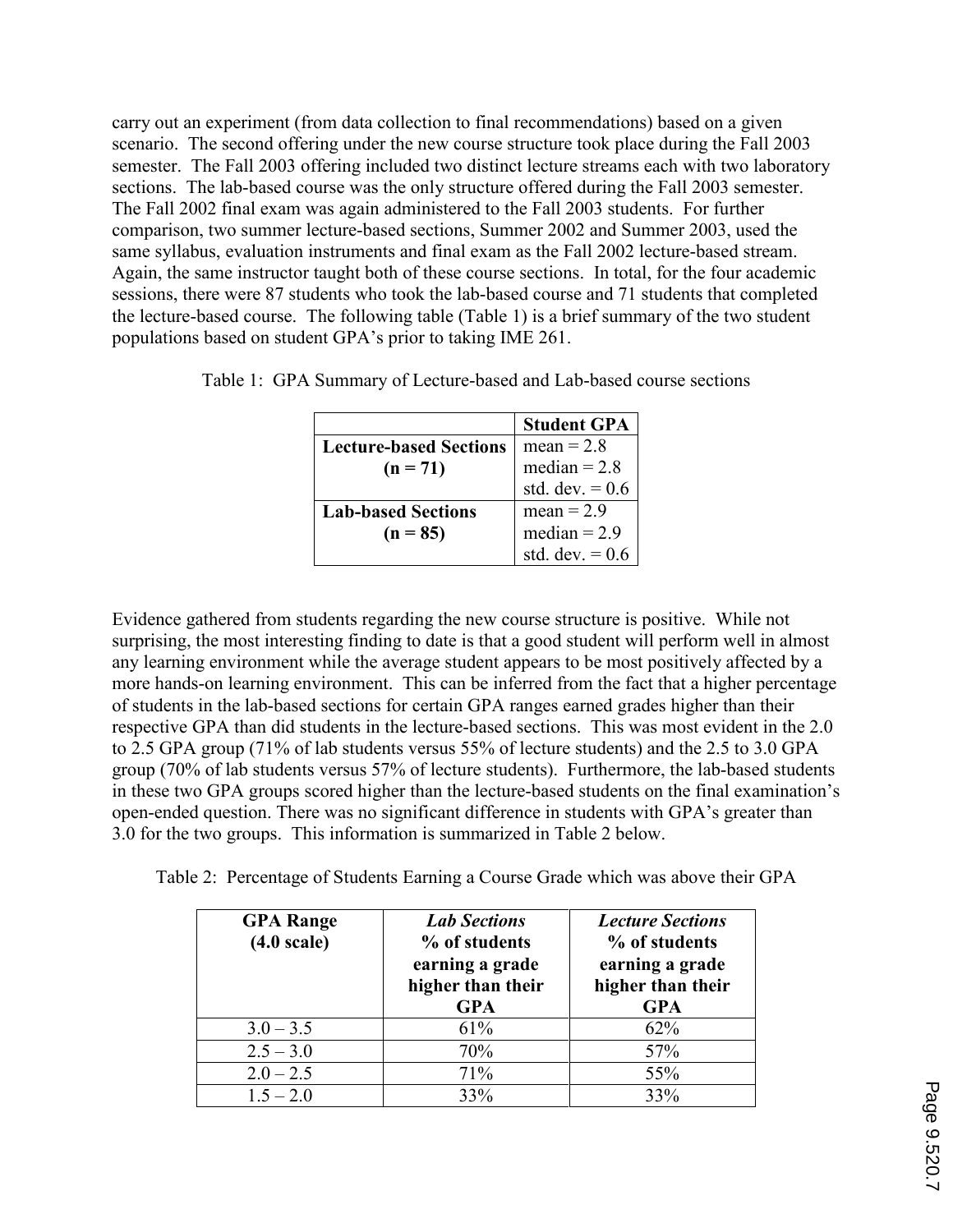Subjective student ratings regarding the lab-based course structure were also quite positive. In particular, there is a statistical difference in how students responded to the following statement: "My overall evaluation of this course is that it is in the top 25% of all courses taken at WMU." Students who were enrolled in the lab-based sections rated this stated more positively than those in the lecture-based sections. Approximately a 0.5 point difference was realized between the two course structures based on a 5 point Likert Scale, where  $1 =$  Strongly Disagree and  $5 =$  Strongly Agree (Lecture-based average score = 3.70 and Lab-based average score = 4.22).

As long-term evaluation of future offerings of this new course structure occur, a more thorough assessment and evaluation of the effectiveness of the changes from the lecture environment to the lab-based environment will be made. While student-based assessment of the course has and will continue to occur, plans are also in place to interview and survey the engineering faculty members that teach the courses to which IME 261 is a prerequisite to help determine if the new course structure has any effect on the statistical maturity of the student and their ability to appropriately apply statistical concepts and techniques. The surveys and interviews will differentiate between students based on the IME 261 course format completed, when possible.

#### Acknowledgement

Partial funding for this product was made available through a CCLI Grant from the National Science Foundation (NSF DUE-0126815).

#### Bibliography

- 1. Hogg, R. V. (1991), Statistical Education: Improvements are Badly Needed, The American Statistician, 45, pp. 342-343.
- 2. Bradstreet, T. E. (1996), Teaching Introductory Statistics Courses so that Nonstatisticians Experience Statistical Reasoning, The American Statistician, 50, pp. 69-78.
- 3. Cobb, G.W. (1993), Reconsidering Statistics Education: A National Science Foundation Conference, Journal of Statistics Education [Online], 1(1), (http://www.amstat.org/publications/jse/v1n1/cobb.html).
- 4. Barton, R. R. and Nowack, C.A. (1998), A One Semester, Laboratory-Based, Quality-Oriented Statistics Curriculum for Engineering Students, The American Statistician, 52 (3), pp. 233 - 243.
- 5. Smith, G. (1998), Learning Statistics by Doing Statistics, Journal of Statistics Education [Online], 6(3), (http://www.amstat.org/publications/jse/v6n3/smith.html).
- 6. Gnanadesikan, M., Scheaffer, R. L., Watkins, A. E., and Witmer, J.A. (1997), An Activity-Based Statistics Course, Journal of Statistics Education [Online], 5(2), (http://www.amstat.org/publications/jse/v5n2/gnanadesikan.html).
- 7. Romero, R. , Ferrer, A., Capilla, C., Zunica, L., Balasch, S., Serra, V., and Alcover, R. (1995), Teaching Statistics to Engineers: An Innovative Pedagogical Experience, Journal of Statistics Education [Online], 3(1), (http://www.amstat.org/publications/jse/v3n1/romero.html).